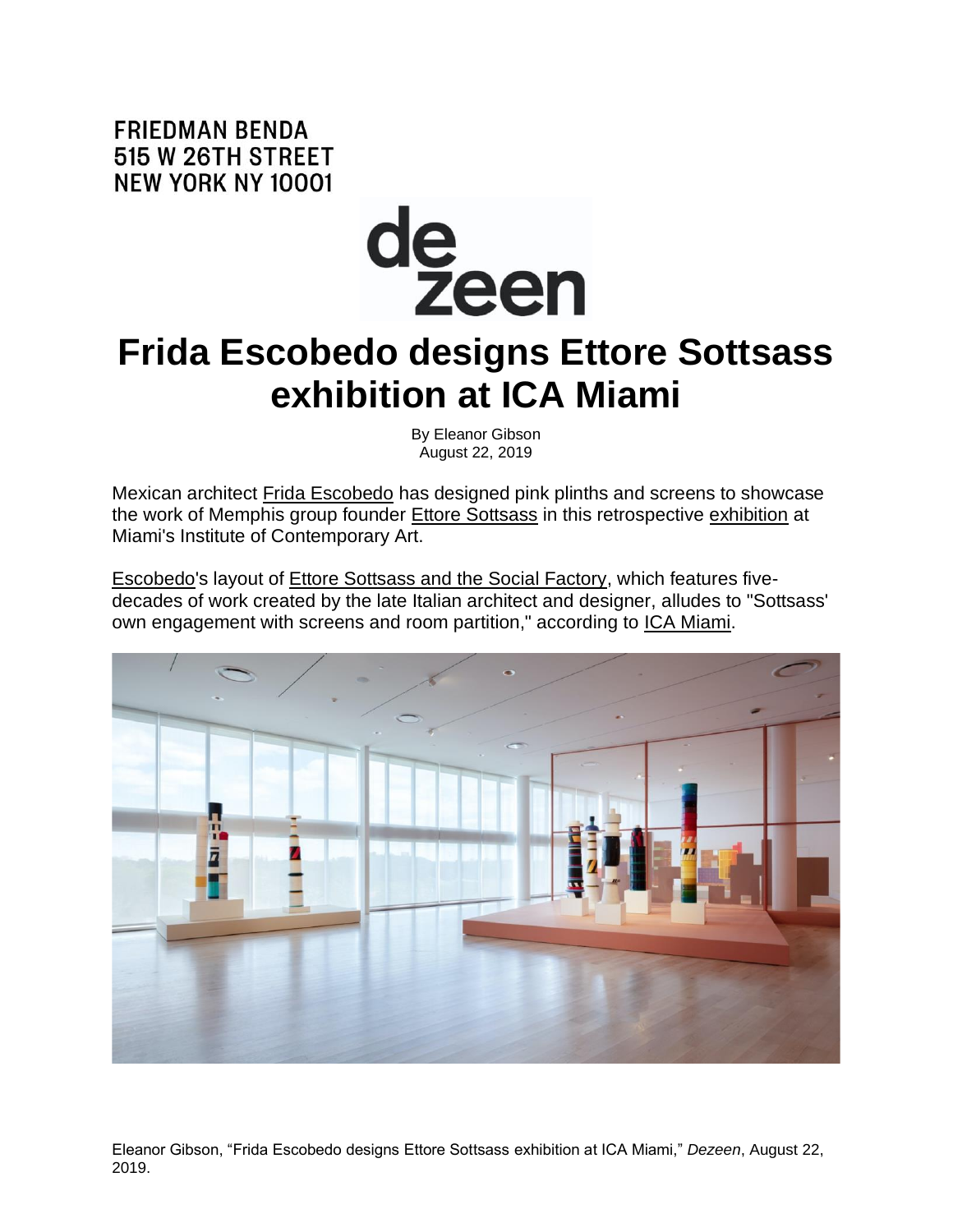Large scrim walls – made up of hessian and a metallic frame – divide up the large, open-plan gallery, while allowing natural light and views.

Sottsass' work is then arranged atop platforms that are either pink to match the colour of the partitions or white to match the gallery walls.



The showcase looks back at Sottsass' work according to the social and economic contexts in which it was created. Escobedo's partitions create four sections that arrange these chronologically, including the economic prosperity of Italy after the second world war, the 1960s and 1970s, the 1980s and "contemporary conditions".

Eleanor Gibson, "Frida Escobedo designs Ettore Sottsass exhibition at ICA Miami," *Dezeen*, August 22, 2019.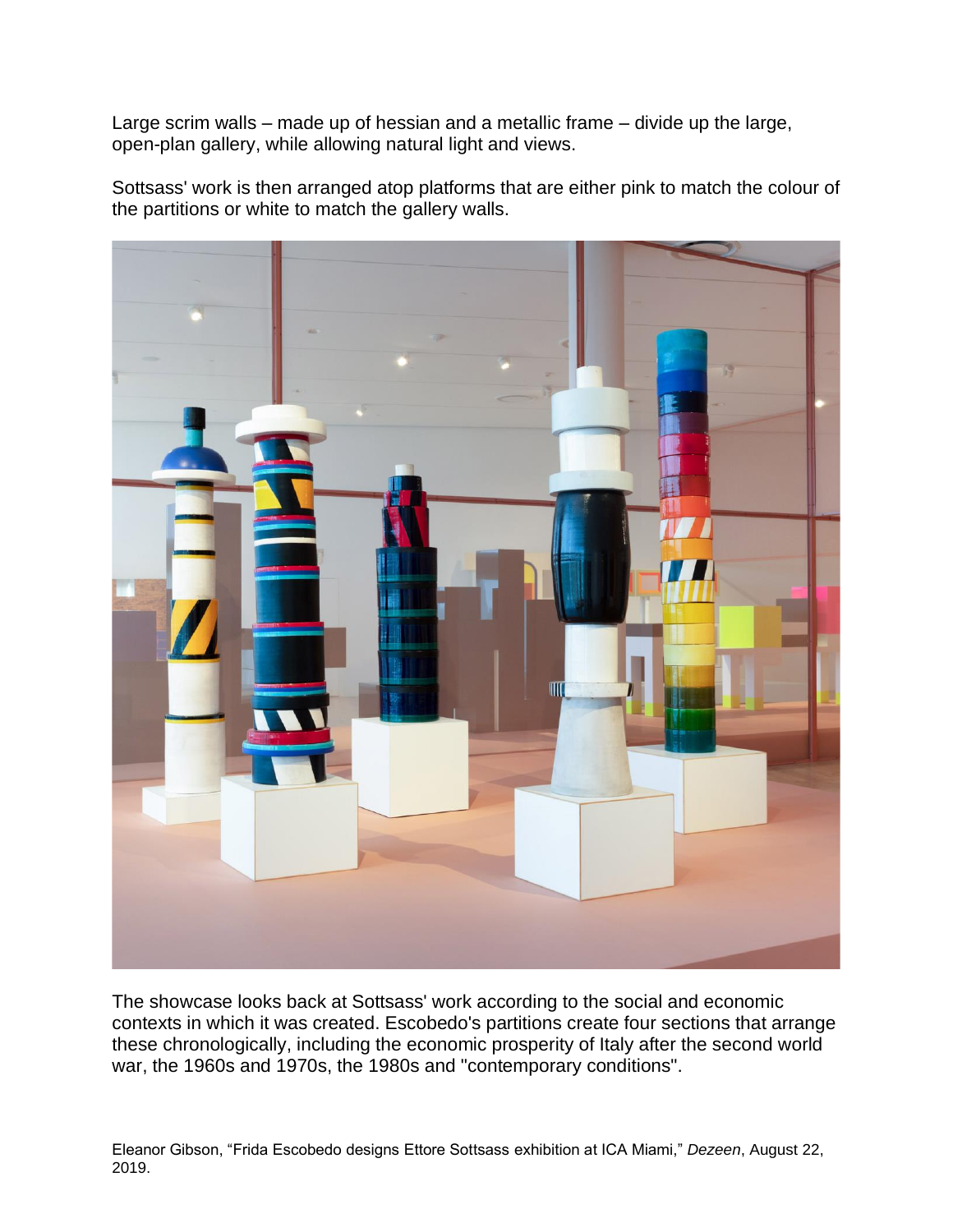Visitors enter the exhibit into the 1960s and 70s section, which features his boldy coloured and patterned ceramic totems alongside the striped cabinets known as Superboxes.



Large openings in the gridded partitions allow visitors to move around the space into later portions of history. Among these is the 1980s comprising furniture designs for avant-garde group Studio Alchimia.

Sottsass' projects for his design group Memphis, which he founded in 1980, also features here. Based in Milan, the group responded to simple style of modernism with playful shapes and hues that are associated with [postmodernism.](https://www.dezeen.com/postmodernism)

The final portion of the exhibit collates the late architect and designer's works created from the 1990s up until his death in 2007.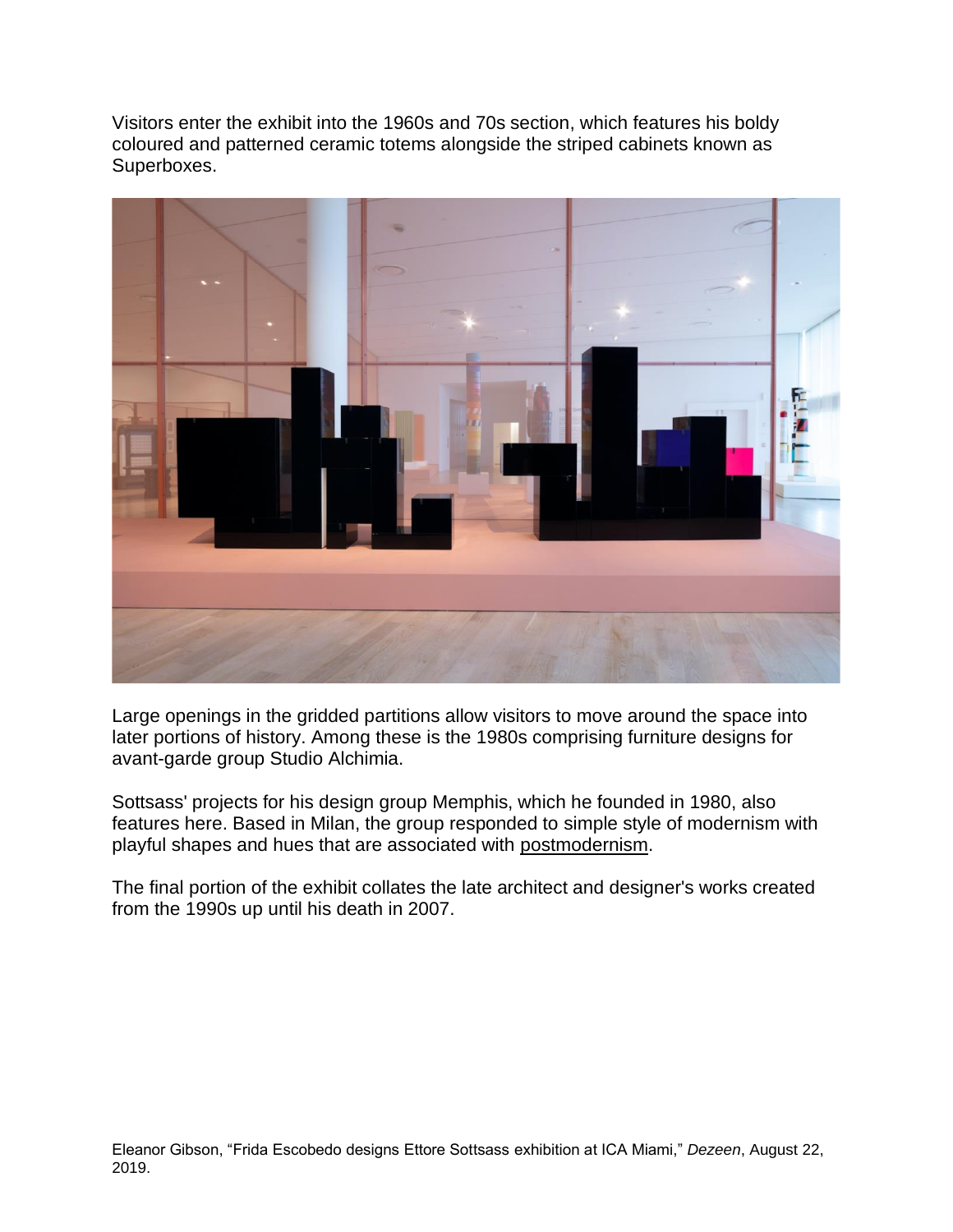

Ettore Sottsass and the Social Factory exhibition runs from 18 April to 6 October 2019 at the ICA, which [moved into the building in the city's Design District in 2017.](https://www.dezeen.com/2017/12/05/institute-contemporary-art-ica-miami-opens-permanent-home-metal-faced-building-aranguren-gallegos-design-district/) It forms the first of a new series at the museum that aim to focus on "postwar and contemporary design and its relationship to contemporary art".

ICA Miami's exhibition would have coincided with another major showcase of Sottsass' work at Amsterdam's Stedelijk [Museum,](https://www.dezeen.com/tag/stedelijk-museum/) however this was cancelled following a [disagreement between the architects' representatives and the cultural institution.](https://www.dezeen.com/2018/01/23/stedelijk-museum-cancels-ettore-sottsass-retrospective-design/)